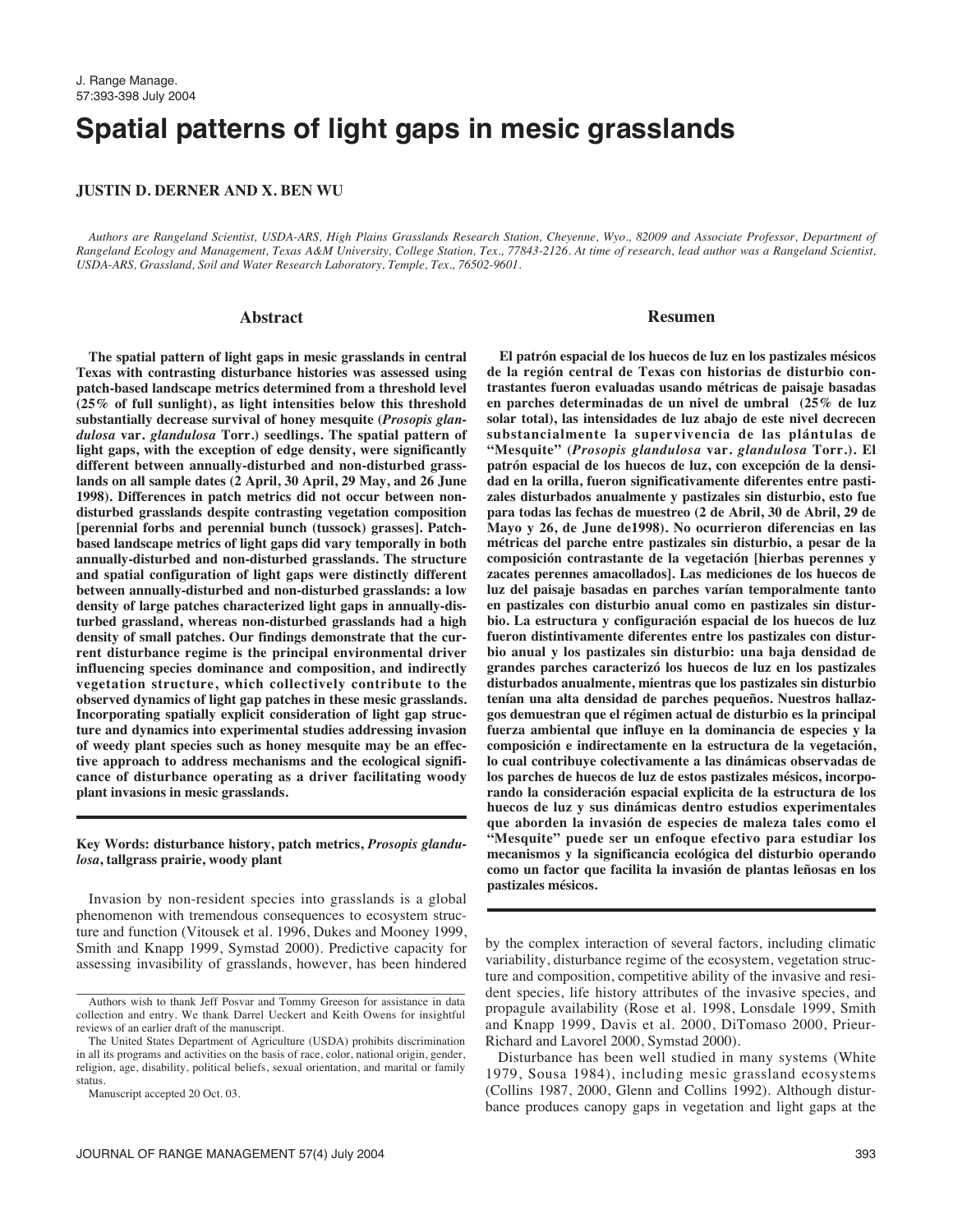soil surface (Pickett and White 1985, Van Andel et al. 1987), the influence of disturbance on spatial attributes of these gaps in grassland ecosystems has received little attention. Studies addressing this issue are needed to increase understanding of the mechanisms involved in plant invasion.

Spatial patterns of light distribution in grasslands have recently been evaluated (Silvertown and Smith 1988, Tang and Washitani 1995, Anten and Hirose 1999, Skálová et al. 1999, Derner and Wu 2001), and these patterns can be viewed as discrete patches of light gap vs. non-light gap areas that are classified using a relevant threshold level of light intensity. Patchbased landscape metrics (Gustafson 1998) can be used to quantify the spatial attributes of such light "landscapes". The leguminous shrub, honey mesquite (*Prosopis glandulosa* var. *glandulosa* Torr.), has encroached into, and subsequently dominated, many of the temperate and subtropical grasslands and savannas of southern North America (Archer 1994, Van Auken 2000). This invasion has occurred only in recent history (Archer 1989), with the area invaded larger than for any other woody species in the semiarid grasslands of southwestern North America (Van Auken 2000). Although seedlings of honey mesquite emerge over a range of light regimes (Scifres et al. 1973, Brown and Archer 1989), survival percentage of these seedlings decreases substantially when light quantity at the soil surface is reduced to 25% of full sunlight (Scifres et al. 1973, Brown and Archer 1989, but see Bush and Van Auken 1987). Therefore, the light intensity value of 25% could be utilized as a threshold level to classify light gap (areas where light intensity is  $> 25\%$  of full sunlight) and non-gap areas in mesic grasslands that may also serve as a preliminary assessment regarding the potential invasibility of honey mesqute in mesic grasslands.

This paper addresses the influence of disturbance on the spatial pattern of light gaps based on patch-based landscape metrics in mesic grasslands of central Texas. Previous results from these grasslands indicated that disturbance history affected spatial heterogeneity and temporal dynamics of light distribution at the soil surface (Derner and Wu 2001).

Therefore, our objectives were to: (1) utilize patch metrics derived using the 25% light intensity threshold to assess spatial patterns of light gaps and (2) use the resulting information to provide insight into the potential invasibility of honey mesquite in mesic grasslands. We

tested the hypothesis that spatial patterns of light gaps would differ between grasslands with contrasting disturbance histories.

## **Materials and Methods**

This study was conducted on 3 mesic grasslands with different disturbance regimes at the Grassland, Soil and Water Research Laboratory near Riesel, Tex. (31° 28'N; 96° 52'W). Long-term (62 year) mean annual precipitation is  $89.6 \pm 22.0$ , 1SD) cm, with peaks in May and October. Precipitation for 1997 was 19% above normal, but was 17% below normal for January–June in 1998. The 3 grasslands were: (1) native tallgrass prairie that receives an annual disturbance of haying in late June; (2) native tallgrass prairie that was annually disturbed by haying prior to 1985, but has been without disturbance since and (3) reverted tallgrass prairie that had been cultivated prior to 1939, allowed to naturally revegetate and hayed annually from 1940–85, and without disturbance since 1985. The 3 grasslands are small  $\left($  < 2 ha), immediately adjacent to each other, and are surrounded by croplands or permanent pastures. None of these grasslands currently have an abundance of honey mesquite. This is likely the result of an annual haying treatment on the native, annually-disturbed grassland and the removal of large honey mesquite trees from the reverted, non-disturbed grassland in the early 1990's. However, there are hackberry (*Celtis occidentalis* L.) trees present in the native, non-disturbed grassland. Soils of these grasslands are classified as Houston Black series (fine, smectitic, thermic Udic Haplusterts) that are moderately well drained, but very slowly permeable and occur on slopes of 1 to 3%.

The native, annually-disturbed grassland represents a disturbance that is typical of this region and is dominated by late-seral vegetation for this tallgrass prairie: little bluestem [*Schizachyrium scoparium* (Michx.) Nash.] (32% of peak biomass), yellow indiangrass [*Sorghastrum nutans* (L.) Nash] (14%), Texas wintergrass [*Nassella leucotricha* (Trin. & Rupr.) Barkworth] (9%), meadow dropseed [*Sporobolus compositus* (Poir.) Merr.] (5%), and sideoats grama [*Bouteloua curtipendula* (Michx.) Torr.] (4%). Additionally, perennial forbs contribute 20% of peak biomass. Fertilizer has never been applied to this grassland. In the native, non-disturbed grassland, these high seral grasses have been mostly replaced by mid-seral forbs, including giant ragweed

(*Ambrosia trifida* L. var. *texana* Scheele.) (28%), prairie coneflower [*Ratibida columnifera* (Nutt.) Wooten & Standl.] (16%), and *Aster* spp. (38%). The disturbance regime for this grassland reflects the exclusion of human (e.g., haying) and natural (e.g., fire) disturbance regimes. In contrast to the 2 native grasslands, the reverted, non-disturbed grassland is largely dominated (> 95%) by little bluestem. This grassland represents a reclaimed cultivated land, which is commonplace in this region.

Seven, 1 x 1 m plots were randomly located in each of the 3 grasslands on 20 March 1998. Photosynthetically active radiation was measured at ground level between 1200 and 1500 hours (CST) on 2 April, 30 April, 29 May, and 26 June 1998 with a SunScan Canopy Analysis System (Delta T Devices, Ltd. Cambridge, UK). The native, annually-disturbed grassland was hayed following the June sampling, thereby preventing additional sampling. The SunScan Canopy Analysis System is a linear quantum sensor with a wand that is 0.015 m wide x 1 m long and contains 64 photodiodes. The entire plot was sampled by locating transects at 5 cm increments on the east and north sides of the plot, resulting in 2,432 photosynthetically active radiation measurements per plot. A photosynthetically active radiation reading was taken above the canopy prior to and following plot readings and averaged to express measurements within each plot as relative light intensity (photosynthetically active radiation at soil surface/ above canopy photosynthetically active radiation) x 100).

The 2,432 relative light intensity measurements in each plot and the spatial coordinates of their locations were imported into ArcView GIS as a point theme, which was then spatially interpolated to generate a continuous surface of relative light intensity for each plot, a grid theme with  $0.5 \times 0.5$ -cm resolution. The Inverse Distance Weighted interpolator in ArcView Spatial Analyst (ESRI 1998) was used for spatial interpolation. Relative light intensity values at unsampled locations were determined with a weighted average of the relative light intensity values of the nearest 12 sampled locations. The weights were determined using the inverse of the distance between the unsampled location and each of the sampled locations. This is based on the concept of spatial continuity that on the average, samples close together are more similar than those that are farther apart (Isaaks and Srivastava 1989, Rossi et al. 1992).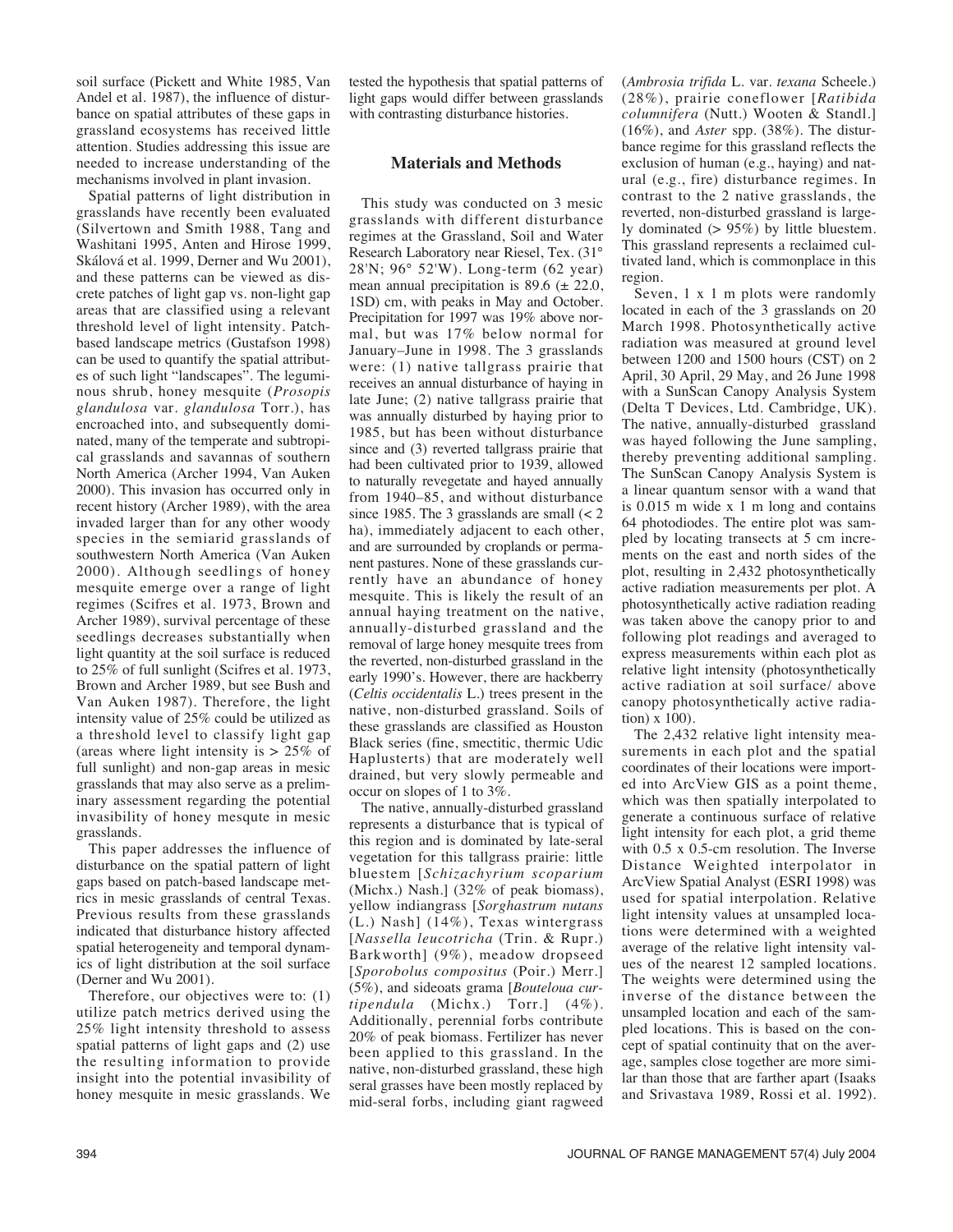Interpolation of the point themes using variography and kriging (Isaaks and Srivastava 1989, Goovaerts 1997) was also explored but was not selected, as there were considerable variations in the experimental variograms for different plots. The selection and use of different variogram models would introduce subjectivity and variation among the relative light intensity surfaces of different plots generated using kriging.

Landscape metrics for each plot were calculated using the Patch Analyst extension for ArcView (Elkie et al. 1999). We used 8 patch-based landscape metrics to quantify the spatial attributes and dynamics of the light gap patches (areas with light intensity  $> 25\%$  of full sunlight) in the plots: (1) percent plot area occupied by light gap patches; (2) density of light gaps (number of gaps/m<sup>2</sup>); (3) mean patch size of light gaps  $(m^2)$ ; (4) standard deviation of mean light gap sizes; (5) largest patch index (percent plot area covered by the largest light gap); (6) edge density (amount of edge of light gaps in cm per  $m<sup>2</sup>$  of plot area); (7) mean shape index that represents shape complexity (calculated as the perimeter to area square root ratio of the patch divided by 4, the perimeter to area square root ratio of a square patch) and (8) mean nearest neighbor distance (mean of shortest edge-to-edge distances between each light gap and its neighbors, cm).

Given the possible correlation between the repeated measurements for the plots, we used repeated measure analysis of variance to test the effect of grassland type treatment on each of the 8 metrics of the light gaps across the 4 dates, using the general linear model (GLM) procedure in SAS (SAS Institute 1994). Comparisons between metric means for pairs of grasslands were conducted using contrasts in GLM when there was a significant ( $P \leq$ 0.05) overall treatment effect for the metric. Selected comparisons between metric means for grassland pairs at specific dates were also conducted using contrasts in GLM because there were significant date by treatment interactions for the metrics.

### **Results and Discussion**

The spatial pattern of light gaps based on patch-based landscape metrics, with the exception of edge density, were significantly different on all sample dates between the annually disturbed grassland and the non-disturbed grasslands (Fig. 1). In addition, absence of significant differences between the 2 non-disturbed grass-

lands for the all of the patch metrics for a vast majority of the sample dates indicates that withholding disturbance for the past 13 years had similar effects on light gaps in these grasslands. This is surprising given the distinct differences between these 2 grasslands in disturbance history and the domination by perennial forbs in the native, non-disturbed grassland and the perennial bunch (tussock) grass in the reverted, non-disturbed grassland. Collectively, our findings clearly indicate that dynamics of light gap patches in these mesic grasslands result from disturbanceinduced changes to species dominance and composition, which modify vegetation structure. This is manifest in the influence that disturbance has on modifying plant spatial distribution and arrangement (van der Maarel 1996, Anten and Hirose 1999), plant species composition and architecture (Anten and Hirose 1999, Skálová et al. 1999), and litter and standing crop dynamics (Kleyer 1999, Xiong and Nilsson 1999, Symstad 2000).

The structure and spatial configuration of light gaps differed substantially between the annually disturbed and nondisturbed grasslands. First, the percent of plot area occupied by light gap patches was  $> 75\%$  in the native, annually-disturbed grassland across all sample dates, and these values were 2–3 fold greater than those in non-disturbed grasslands (Fig. 1). This is attributable to the annual haying event which removes standing crop and, as a result, increases light penetration to the soil surface. Second, although the native, annually-disturbed grassland had a much greater percent of the plot area occupied by light gap patches, the number of gaps per plot in this grassland was only 7- 46% of those in non-disturbed grasslands. Therefore, mean patch size of light gaps was 5–46 times larger in the native, annually-disturbed grassland than those found in non-disturbed grasslands. Third, the size of an individual light gap patch was more variable in the native, annually-disturbed grassland than in non-disturbed grasslands, with the exception of the first sample date in April when all 7 plots were 100% gap. Fourth, the largest gap in the native, annually-disturbed grassland always occupied > 70% of the plot area across sampling dates, while this value did not exceed 30% for either of the non-disturbed grasslands. Fifth, edge density of patches did not differ between grasslands with different disturbance histories, despite large differences in the percent of plot area in gaps. Sixth, shape complexity of the patches in the native, annually-disturbed grassland was greater than in nondisturbed grasslands, with the exception of the first sample date in April. Seventh, the mean nearest neighbor distance between gaps in the native, annually-disturbed grassland was shorter than that for nondisturbed grasslands, suggesting greater aggregation of gaps. Collectively, these results demonstrate that the annually disturbed grassland is characterized by a low density of large patches of light gaps, whereas the non-disturbed grasslands have a high density of small patches.

A product of these structural and spatial differences in light gaps between the annually disturbed and non-disturbed grasslands is that plant establishment likely differs between these grasslands. Light gaps at the soil surface are recognized as important sites for plant establishment in grassland ecosystems (e.g., Aguilera and Lauenroth 1993, Morgan 1998), with both root biomass and belowground competition within light gap areas substantially reduced compared to non-gap areas (Cahill and Casper 2002). Gap size may influence plant establishment (e.g., Goldberg and Werner 1983, Morgan 1998), with species reproducing by clonal growth (e.g., rhizomatous grasses) being highly sensitive to patch size with a preference for small openings, whereas species with the ability to have large seed banks or abundant seed dispersal (e.g., annual grasses) are not affected by patch size (Kotanen 1997). Growth of seedlings is affected by gap size with greater growth in larger gaps (Morgan 1998). The influence of gap size on seedling establishment may vary with site productivity as evidenced by successful seedling establishment in smaller gaps in low productivity sites than in high productivity sites (Hitchmough et al. 1996). Plants trying to establish in light gap areas do, however, experience decreased soil moisture because of greater evaporation (e.g., Goldberg and Werner 1983). Although the annual disturbance of haying creates large patches of light gap areas that could be colonized by other plants, the timing of haying in mid- to late-June likely prevents successful establishment by other plants as the growing season is typically hot and dry following harvest which would decrease soil moisture in light gap areas. A management change from annual haying to infrequent or removal of haying on these grasslands may induce invasion of woody plant species into this grassland as light gap patches are currently present, and the removal of annual disturbance may be sufficient to allow successful establishment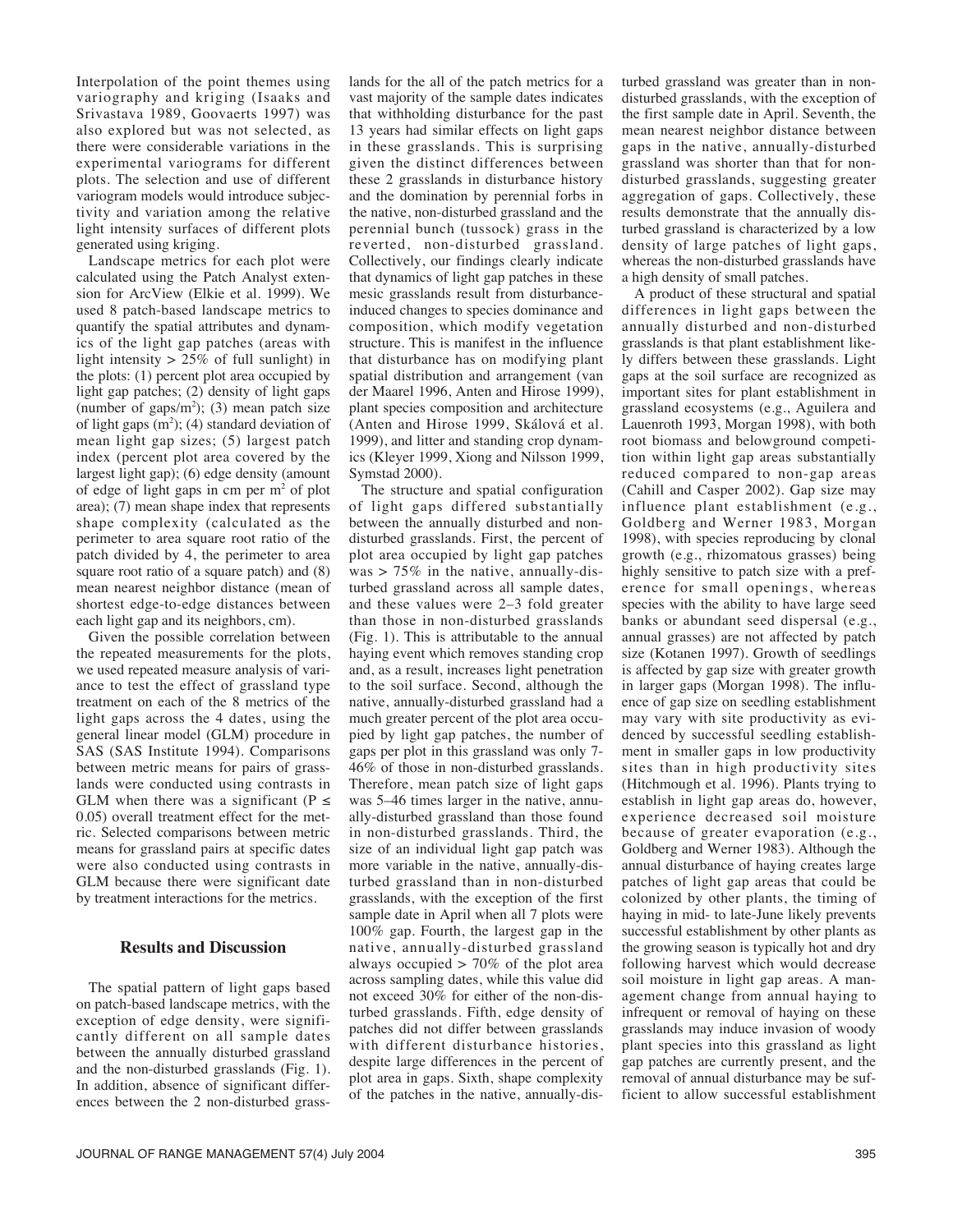

**Fig. 1. Mean ± 1SE (n = 7) patch metrics of light gaps determined using a 25% light intensity threshold from 1 x 1 m plots in 1) a native, mesic grassland with annual disturbance of haying (NAD), 2) a native, mesic grassland without annual disturbance since 1985 (NND), and 3) a reverted (cultivated prior to 1939) grassland without disturbance since 1985 (RND).**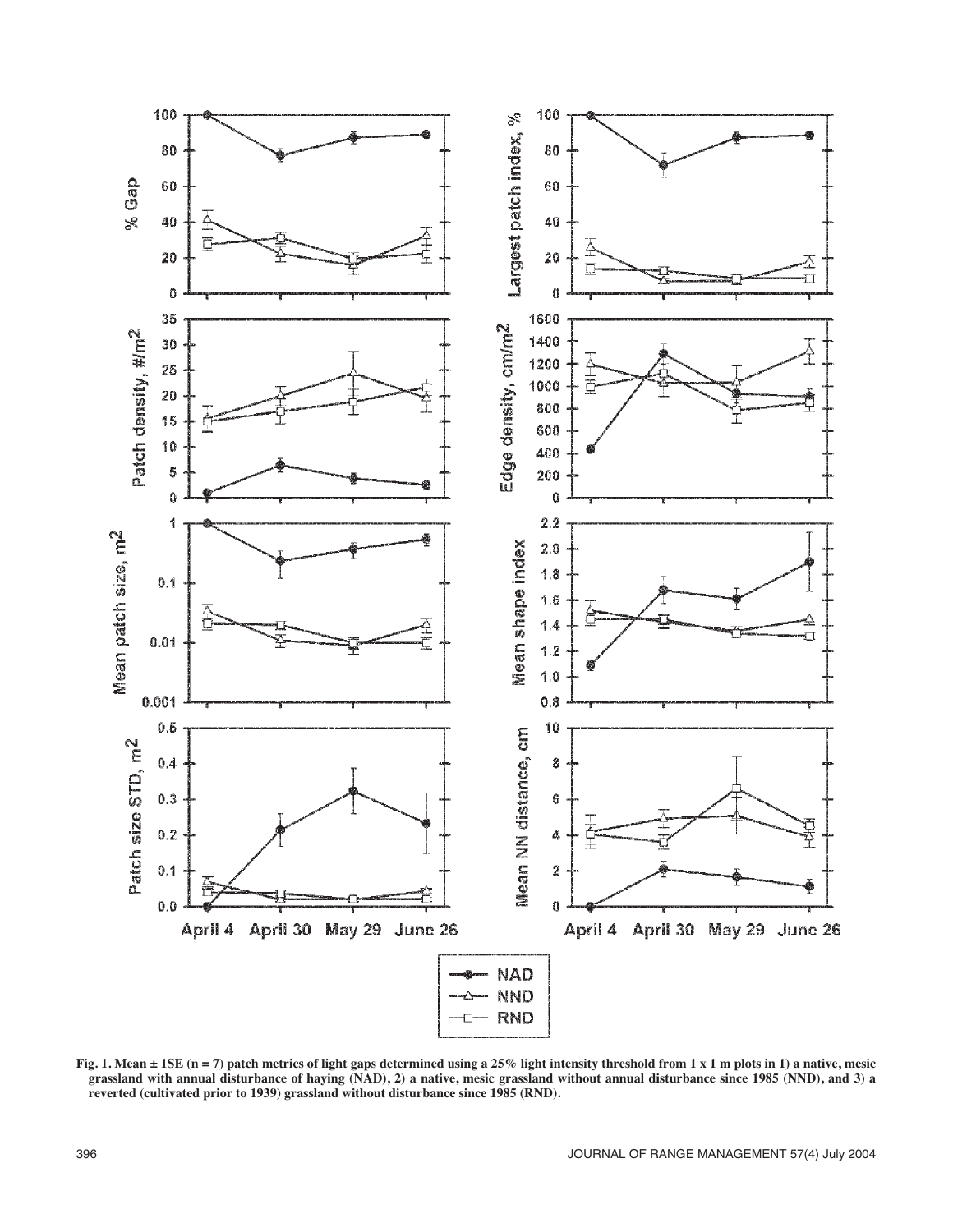of woody plants. If the annual disturbance of haying was removed, we speculate that changes in canopy architecture would occur as a result of plant species compositional changes (e.g., Liira et al. 2002) to more perennial forbs, and these changes would be manifest in modifications to the structure and spatial configuration of light gaps as found in the non-disturbed grasslands.

Invasibility of plant communities is determined to a large extent by processes that create or close gaps (Goldberg and Gross 1988). We have demonstrated that disturbance clearly influences the structure and spatial pattern of light gaps in mesic grasslands. In addition, patch-based landscape metrics of light gaps varied temporally in both the annually-disturbed and non-disturbed grasslands (Fig. 1). Rates of gap creation and closure also varied throughout the growing season in a midsuccessional old field (Goldberg and Gross 1988), but size frequency distributions of light gaps differed little between spring and autumn in a New Zealand pasture (Panetta and Wardle 1992). Our finding that the patch metrics of light gaps were different between the annually disturbed and non-disturbed grasslands suggests that potential invasibility of these mesic grasslands by honey mesquite differs. Using light availability as the criterion, the native, annually-disturbed grassland has a much greater potential invasibility of honey mesquite as the  $\%$  gap per plot exceeding the 25% light intensity threshold is 2-3 times greater across sampling dates than in the non-disturbed grasslands. However, the annual disturbance of haying removes top growth, decreases soil moisture, and likely prevents successful invasion by this species. Conversely, in the non-disturbed grasslands, the absence of annual disturbance results in the accumulation of standing crop (Derner and Wu 2001) that decreases light availability to the soil surface and reduces patch area that may be potentially invaded by this woody plant. If we extrapolate these results using the light intensity threshold for honey mesquite to other woody plant species, it is apparent that other woody plant species will also be more likely to invade the annually disturbed than the non-disturbed grasslands because of the observed inherent differences in attributes of light gaps. We have previously speculated that the annually disturbed and non-disturbed grasslands would differ in susceptibility to invasion and in the identity of successful invaders because of differences in distribution of

light, species composition and standing crop dynamics (Derner and Wu 2001), and sensitivity to disturbance impacts.

Our findings demonstrate that the current disturbance regime influenced species dominance and composition, thereby modifying vegetation structure, which influences the spatial pattern and dynamics of light gaps in these mesic grasslands. This concurs with our previous results that the spatial heterogeneity of light distribution was greater at all scales in the native, annually disturbed grassland than in the 2 non-disturbed grasslands (Derner and Wu 2001). Light gap structure and dynamics may explain, in part, the ecological role of disturbance in woody plant invasions of grasslands (e.g, Jurena and Archer 2003). As such, incorporating spatially explicit consideration of light gap structure and dynamics into experimental studies addressing invasion of weedy plant species may be an effective approach to address mechanisms, and the ecological significance of, disturbance as a driver facilitating woody plant invasions in mesic grasslands.

## **Literature Cited**

- **Aguilera, M.O. and W.K. Lauenroth 1993.** Seedling establishment in adult neighborhoods: intraspecific constraints in the regeneration of the bunchgrass *Bouteloua gracilis.* J. Ecol. 81:253–261.
- **Anten, N.P.R. and T. Hirose. 1999**. Interspecific differences in above-ground growth patterns result in spatial and temporal partitioning of light among species in a tallgrass meadow. J. Ecol. 87:583–597.
- **Archer, S. 1989.** Have Southern Texas savannas been converted to woodlands in recent history? Amer. Nat. 135:545–561.
- **Archer, S. 1994.** Woody plant encroachment into southwestern grasslands and savannas: rates, patterns and proximate causes, p. 13–68. *In:* M. Vavra, W. Laycock and R. Pieper (eds.) Ecological Implications of Livestock Herbivory in the West. Soc. for Range Manage., Denver, Colo.
- **Brown, J.R. and S. Archer. 1989.** Woody plant invasion of grasslands: establishment of honey mesquite (*Prosopis glandulosa* var. *glandulosa*) on sites differing in herbaceous biomass and grazing intensity. Oecologia  $80.19 - 26$
- **Bush, J.K. and O.W. Van Auken. 1987.** Light requirements for growth of *Prosopis glandulosa* seedlings. Southwestern Nat. 32:469–473.
- **Cahill, J.F. Jr. and B.B. Casper. 2002.** Canopy gaps are sites of reduced belowground plant competition in a productive old field. Plant Ecol. 164:29–36.
- **Collins, S.L. 1987.** Interaction of disturbances in tallgrass prairie: a field experiment. Ecol. 68:1243–1250.
- **Collins, S.L. 2000.** Disturbance frequency and community stability in native tallgrass prairie. Amer. Nat. 155:311–325.
- **Davis, M.A., J.P. Grime, and K. Thompson 2000.** Fluctuating resources in plant communities: a general theory of invasibility. J. Ecol. 88:528–534.
- **Derner, J.D. and X.B. Wu. 2001.** Light distribution in mesic grasslands: Spatial patterns and temporal dynamics. Appl. Veg. Sci. 4:189–196.
- **DiTomaso, J.M. 2000.** Invasive weeds in rangelands: species, impacts and management. Weed Sci. 48:255–265.
- **Dukes, J.S. and H.A. Mooney. 1999.** Does global change increase the success of biological invaders? Trends Ecol. Evol. 14:135–139.
- **Elkie, P.C., R.S. Rempel, and A.P. Carr. 1999.** Patch Analyst User's Manual. Ont. Min. Natur. Resour. Northwest Sci. & Technol. Thunder Bay, Ont. TM-002. 16pp + Append.
- **ESRI. 1998.** Working with ArcView Spatial Analyst. Environmental Systems Research Institute (ESRI), Inc. Redlands, Calif.
- **Glenn, S.M. and S.L. Collins. 1992.** Effects of scale and disturbance on rates of immigration and extinction of species in prairies. Oikos 63:273–280.
- **Goldberg, D.E. and K.L. Gross. 1988.** Disturbance regimes of mid-successional old fields. Ecol.. 69:1677–1688.
- **Goldberg, D.E. and P.A. Werner. 1983.** The effects of size of opening in vegetation and litter cover on seedling establishment of goldenrods (*Solidago* spp.). Oecologia  $60:149 - 155$ .
- **Goovaerts, P. 1997.** Geostatistics for Natural Resources Evaluation. Oxford University Press, New York, N.Y., USA.
- **Gustafson, E. J. 1998.** Quantifying landscape spatial pattern: What is the state of the art? Ecosystems 1:143–156.
- **Hitchmough, J.D., H. Curtain, L. Hammersley, and J. Kellow. 1996.** Effect of gap width and turf type on the establishment of the Australian forb *Bulbine bulbosa*. Rest. Ecol. 4:25-32.
- **Isaaks, E.H. and R.M. Srivastava. 1989.** An Introduction to Applied Geostatistics. Oxford University Press, New York, N.Y.
- **Jurena, P.N. and S. Archer. 2003.** Woody plant establishment and spatial heterogeneity in grasslands. Ecol. 84:907–919.
- **Kleyer, M. 1999.** Distribution of plant functional types along gradients of disturbance intensity and resource supply in an agricultural landscape. J. Veg. Sci. 10:697–708.
- **Kotanen, P.M. 1997.** Effects of gap area and shape on recolonization by grassland plants with differing reproductive strategies. Can. J. Bot. 75:352–361.
- **Liira, J., K. Zobel, R. Mägi, and G. Molenberghs. 2002.** Vertical structure of herbaceous canopies: the importance of plant growth-form and species-specific traits. Plant Ecol. 163:123–134.